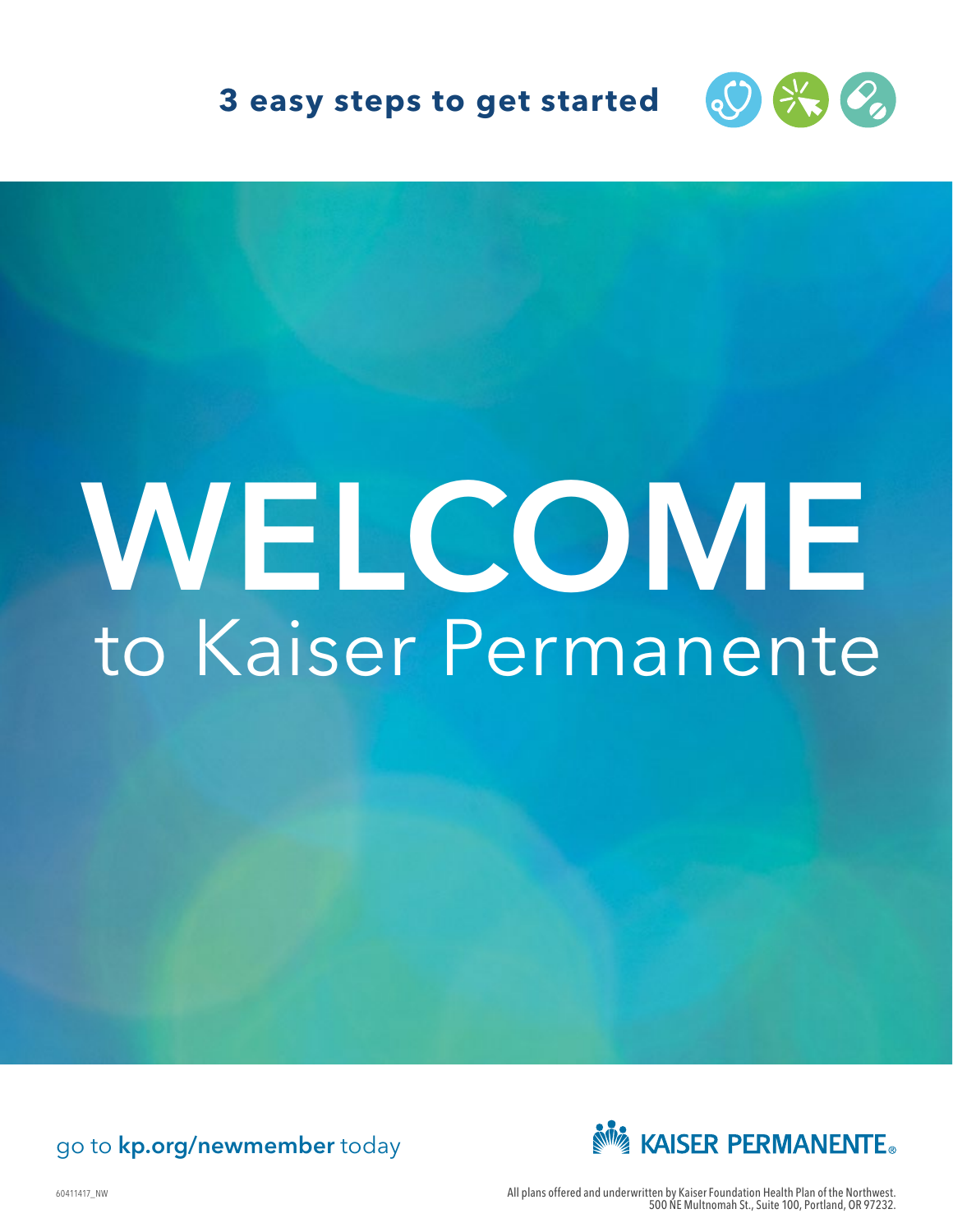## Greetings

Subscriber name, we're glad to be your partner on this journey, and we look forward to a long and healthy relationship with you.

To help you make the most of your membership, we recently mailed you your Kaiser Permanente ID card along with simple steps to get started. If you've already taken those steps, then you're well on your way. If you haven't, now's a great time to get going.

This handbook will walk you through the most important steps to accessing your membership. The sooner you choose a doctor and sign up on our website, the more you'll get out of your new health plan.

Get started today by calling the New Member Help Desk at 1-888-491-1124, Monday through Friday, 8 a.m. to 6 p.m., or visiting kp.org/newmember.

Take advantage of all that life has to offer by being as healthy as you can be.

## Welcome to Kaiser Permanente!

w.V. MelullerQ

Andy McCulloch President Kaiser Foundation Hospitals and Health Plan of the Northwest

Imelda Dacones Executive Medical Director Northwest Permanente, P.C.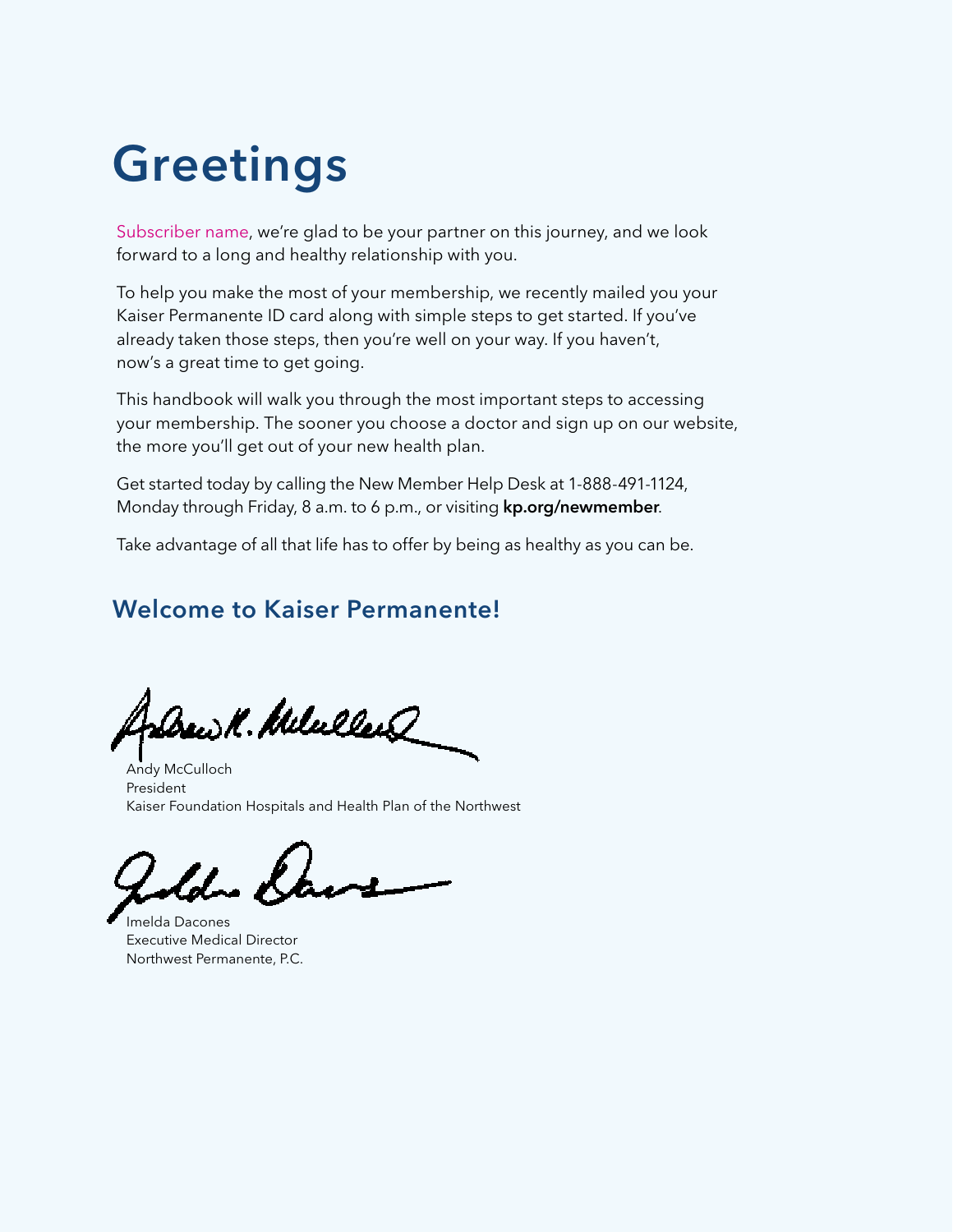## Let's get started!

Making the most of your membership takes only 3 easy steps. Ready to go?



## Step 1:

Choose your doctor................................... 2

Getting you connected with a doctor who suits your individual needs is the first priority. Choose from a wide range of great doctors. And, remember — you can change for any reason, at any time.



## Step 2:

Register on kp.org....................................... 3

Next, let's get you plugged in to your online gateway to great health — kp.org. Here, you can access your doctor's office, your health information, and so much more — from anywhere you are. **Kp.org** is designed to help you manage your health and keep you feeling great.



## Step 3:

Fill prescriptions............................................ 4

Finally, we'll help you transition your prescriptions to Kaiser Permanente. We make it easy with just a call or a click. Have your prescription information handy and we'll take care of the rest.

Getting care...............................................5 Learn how to access different types of care and find a facility near you. With 24-hour nurse advice, we're always here to help you get the right care at the right time.



## Healthy extras..........................................8

- Resources for healthy living
- Care away from home
- Glossary
- Contact us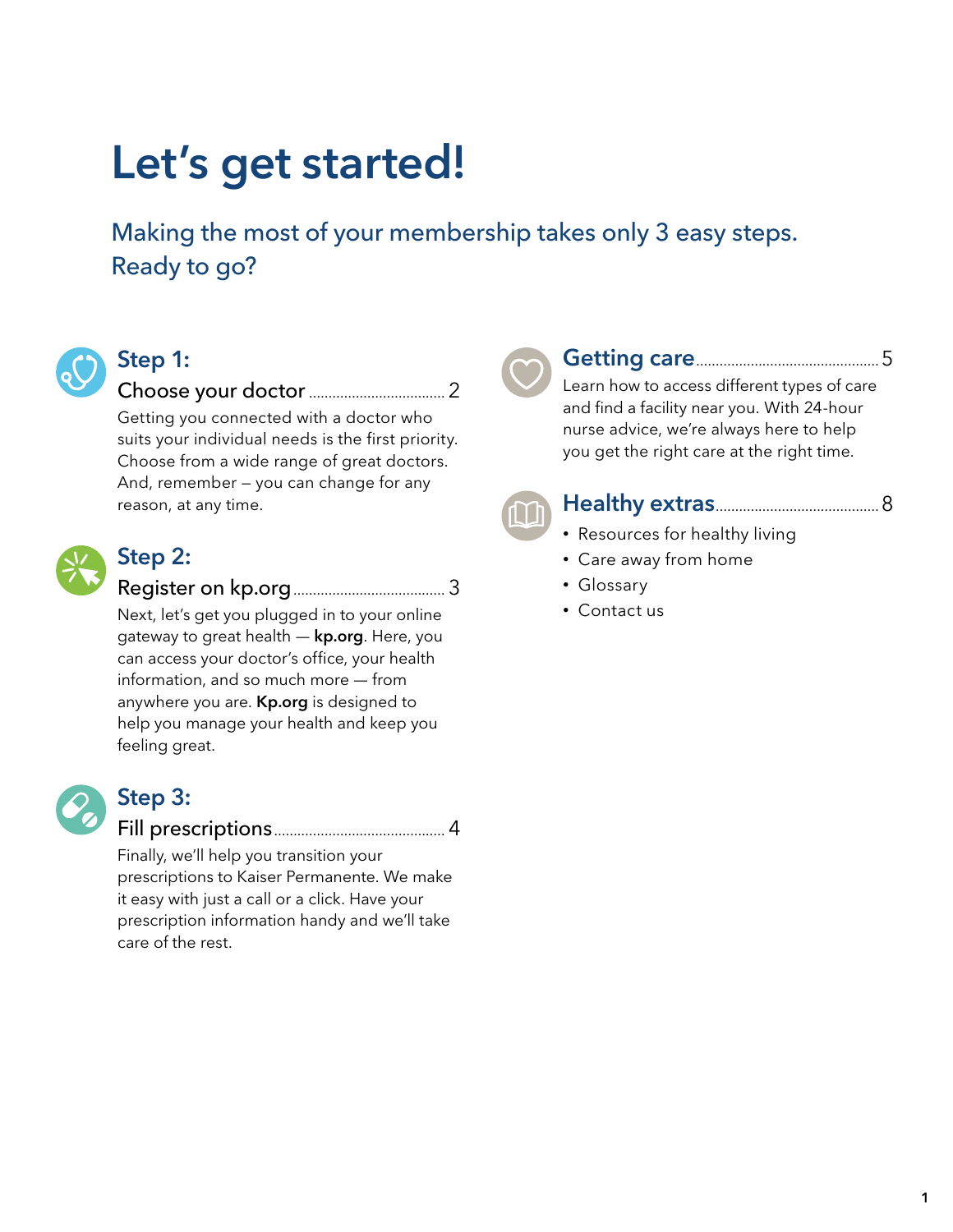

## **Choose your** doctor

## Select from a wide range of great doctors and change anytime, for any reason

At Kaiser Permanente, we know how important it is to find a doctor who matches your specific needs. Even if you don't need to see your doctor right away, having a doctor you connect with is an important part of taking care of your health.

### Choose the right doctor

To help you find a personal doctor (also called a primary care physician) who's right for you, you can browse our online doctor profiles on kp.org. There, you'll see information related to their education, credentials, specialties, and interest areas, as well as whether or not they're accepting new patients. You are also able to see what other members say about them by visiting our Real Reviews site at kp.org/ doctorreviews/nw. You'll see how they are rated on a 5-star scale, and read real reviews of many.

#### You can choose a personal doctor with any of these specialties:

- Adult medicine/internal medicine
- Family medicine
- Pediatrics/adolescent medicine (for children up to 18)

Each covered family member may choose his or her own personal doctor.

If the doctor you'd like to select isn't accepting new patients, you can call us for assistance at the number on the right.

### Change your doctor anytime

You can choose and change your doctor at any time, for any reason, by visiting **kp.org/newmember**, or you can call us for assistance at the number below.

### See specialists, some without a referral

For many specialists, you don't need a referral. If you do, however, your doctor can refer you.

## **Choose by phone**

Call the New Member Help Desk at 1-888-491-1124, Monday through Friday, 7 a.m. to 8 p.m., and Saturday, 8 a.m. to 4:30 p.m. For TTY, call 711. Once you've decided on a doctor, we can help you schedule your first appointment.

## **Choose online**

Go to kp.org/newmember to browse our doctor profiles, and find a doctor who matches your needs. Once you've chosen, call the New Member Help Desk at 1-888-491-1124, Monday through Friday, 8 a.m. to 6 p.m., to schedule your first appointment. For TTY, call 711.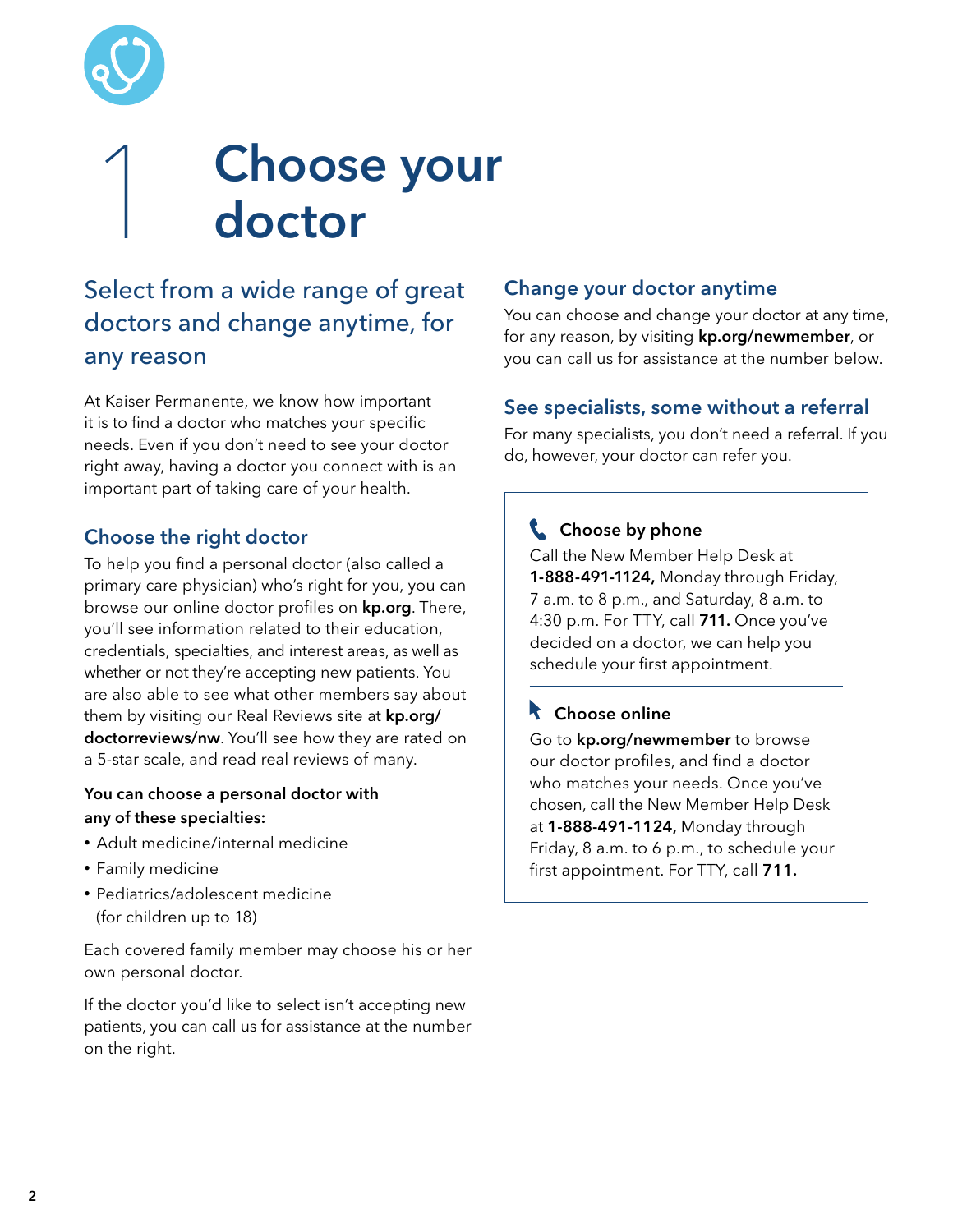

## **Register on** kp.org

## Start using our secure website to manage your health on your time

As a Kaiser Permanente member, **kp.org** is your connection to great health and great care. When you register, you can securely access many timesaving tools and resources to help you manage your health and keep you feeling great.

### Manage your care at kp.org

Visit kp.org anytime, from anywhere, to:\*

- View most lab results.
- Refill most prescriptions.
- Email your doctor's office with nonurgent questions.
- Schedule and cancel routine appointments.
- Print vaccination records for school, sports, and camp.
- Manage a family member's health care.
- Schedule video visits in many specialties.

Even if you don't need care right away, we encourage you to register today and explore our tools so you can use them as soon as you need them.

### **Registering is very easy**

Go to kp.org/newmember from a computer (not a mobile device) and follow the sign-on instructions. You'll need your medical/health record number, which you can find on your member ID card.

### Get inspired at kp.org

Your kp.org membership also gives you access to many tools and tips for healthy living as well as recipes and articles on a wide range of health topics.

#### Download the Kaiser Permanente app

Once you've registered, you can download the Kaiser Permanente app to your smartphone.

- 1. From your smartphone, go to your preferred app site: App Store<sup>SM</sup> (iOS) or Google Play® (Android™).†
- 2. Search for the Kaiser Permanente app, then download it for your smartphone.
- 3. Use your kp.org user ID and password to activate the app, and you'll be ready to go!

\*These features are available when you get care at Kaiser Permanente facilities.

 † Apple is a trademark of Apple, Inc., registered in the U.S. and other countries. App Store is a service mark of Apple, Inc. Google Play and Android are trademarks of Google, Inc.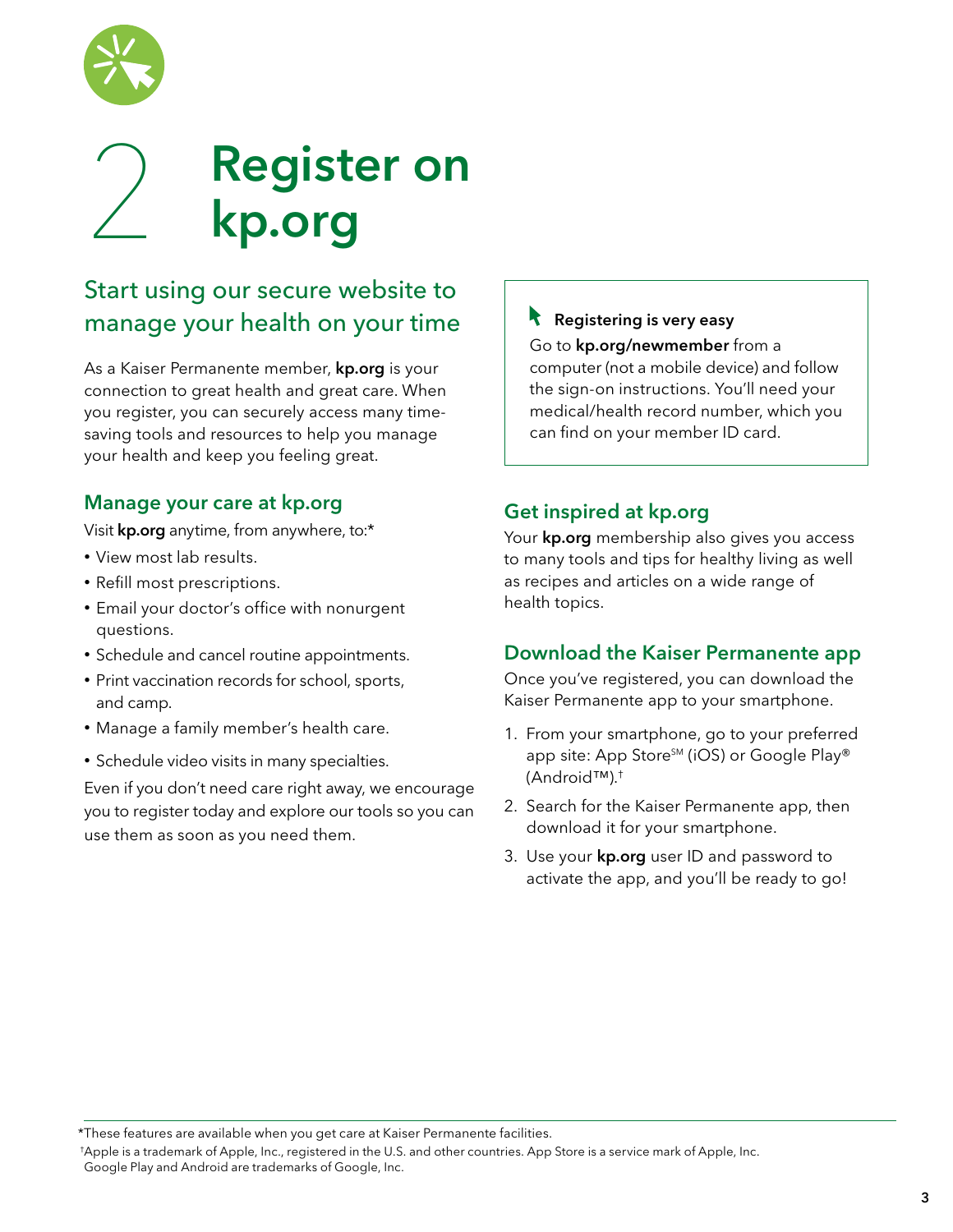

## 3 Fill prescriptions

## We make it easy to fill your prescriptions

As a new member, we'll help you transition your prescriptions from your current pharmacy to a Kaiser Permanente pharmacy. Just call us or go online.

Remember to contact us before you need a refill, as it can take 2 or more business days to transition your prescriptions.

Fill prescriptions by phone Call the New Member Help Desk at 1-888-491-1124, Monday through Friday, 7 a.m. to 8 p.m., and Saturday, 8 a.m. to 4:30 p.m. (for TTY, call 711).

Fill prescriptions online Go to kp.org/newmember and follow the steps to start transitioning your prescriptions online.

### Here's what you'll need

To transition a prescription, please have the following information ready when you call or go online:

- Your Kaiser Permanente medical/health record number
- The name and telephone number of your current pharmacy
- The name, strength, and directions for use of the prescribed medication
- The prescription number of the prescribed medication
- The name and phone number of the physician who prescribed the medication

## Picking up your order

You can fill your prescriptions at the Kaiser Permanente pharmacies located in our medical centers and many of our medical offices. Just select the Kaiser Permanente pharmacy where you'd like to pick up them up. Visit kp.org/facilities.

## Getting refills by mail

Once you've transitioned your prescriptions, just visit kp.org/refill to get most prescription refills mailed to you at no extra charge.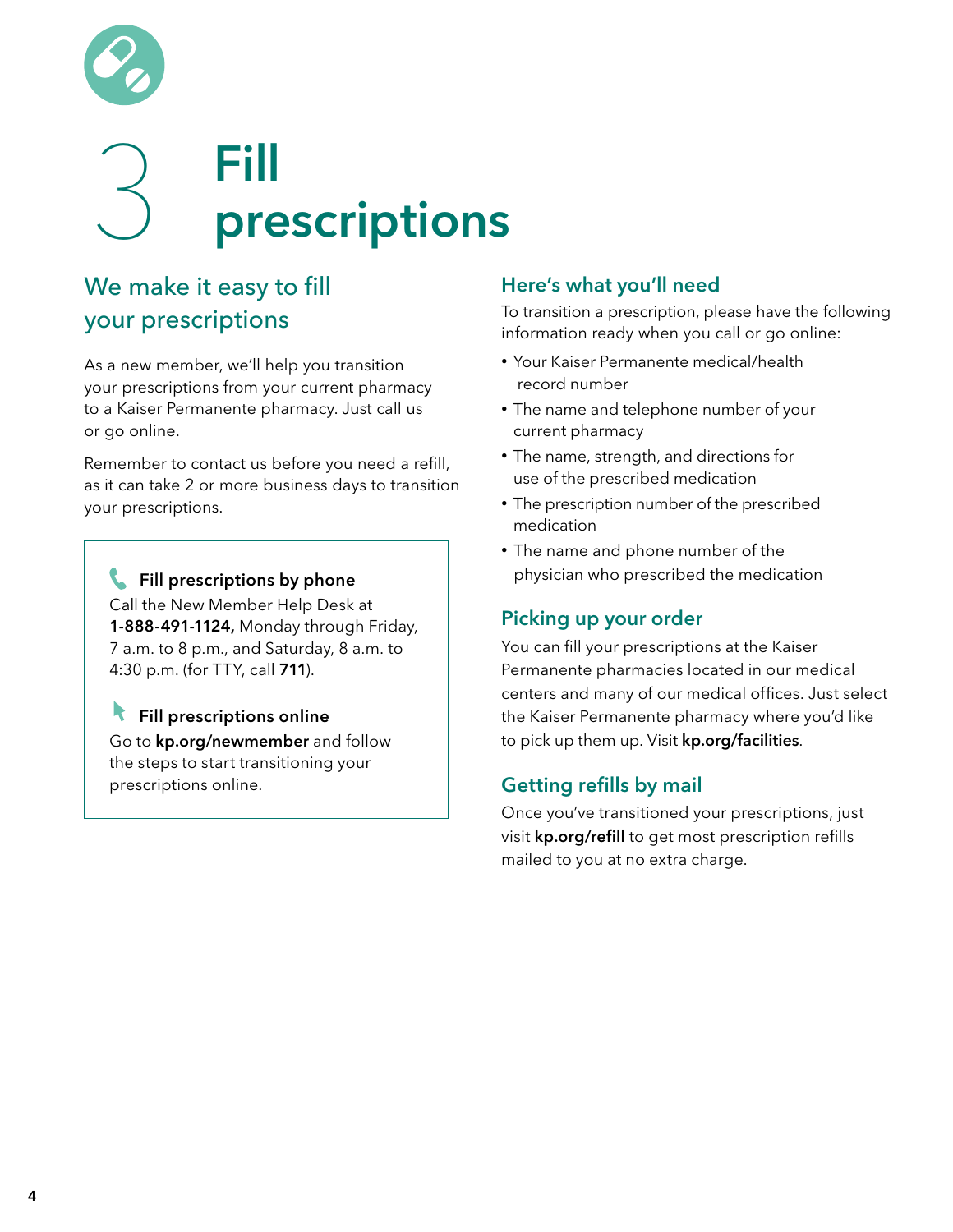

## Getting care

## No matter what kind of care you need, we're here to help

As a Kaiser Permanente member, you have access to a full range of care and services, including:

Routine care An expected care need, such as:

- A scheduled visit to your doctor
- A recommended preventive screening
- Physical exams
- Well-child checkups

#### Urgent care

An illness or injury that requires prompt medical attention but is not an emergency medical condition, such as:

- Minor injuries, minor wounds, and cuts needing stitches
- Minor breathing issues
- Minor stomach pain

#### **Emergency care**

 An emergency medical or psychiatric condition that requires immediate medical attention to prevent serious jeopardy to your health, such as:

- Chest pain or pressure that may move out to the arm, neck, back, shoulder, jaw, or wrist
- Severe stomach pain that comes on suddenly
- A sudden decrease in or loss of consciousness
- A severe shortness of breath

 If you believe you have an emergency medical condition, call 911 or go to the nearest hospital.\*

#### **Advice whenever you need it**

If you're not sure what kind of care you need, our advice nurses are available 24/7 to help you figure out what type of care is best for your symptom or condition. Just call 1-800-813-2000. You are also able to schedule video visits in many specialties. Visit kp.org to learn about virtual care and to schedule an appointment.

#### **To make an appointment**

You can schedule routine appointments online.† You can also call our appointment and advice line at 1-888-491-1124, Monday through Friday, 8 a.m. to 6 p.m. For TTY, call 711. We can also tell you if a location accepts walk-ins or offers afterhours care, or if you can make a same-day or next-day appointment. In addition, you can schedule routine appointments online. †

† This feature available when you get care at a Kaiser Permanente facility.

 <sup>\*</sup>If you believe you have an emergency medical condition, call 911 or go to the nearest hospital.

An emergency medical condition is a medical condition manifesting itself by acute symptoms of sufficient severity (including severe pain) such that a reasonable person would have believed that the absence of immediate medical attention would result in any of the following: (1) placing the person's health (or, with respect to a pregnant woman, the health of the woman or her unborn child) in serious jeopardy; (2) serious impairment to bodily functions; or (3) serious dysfunction of any bodily organ or part.

A mental health condition is an emergency medical condition when it meets the requirements of the paragraph above or, for members who are not enrolled in Kaiser Permanente Senior Advantage, when the condition manifests itself by acute symptoms of sufficient severity such that either of the following is true: The person is an immediate danger to himself or herself or to others, or the person is immediately unable to provide for or use food, shelter, or clothing due to the mental disorder.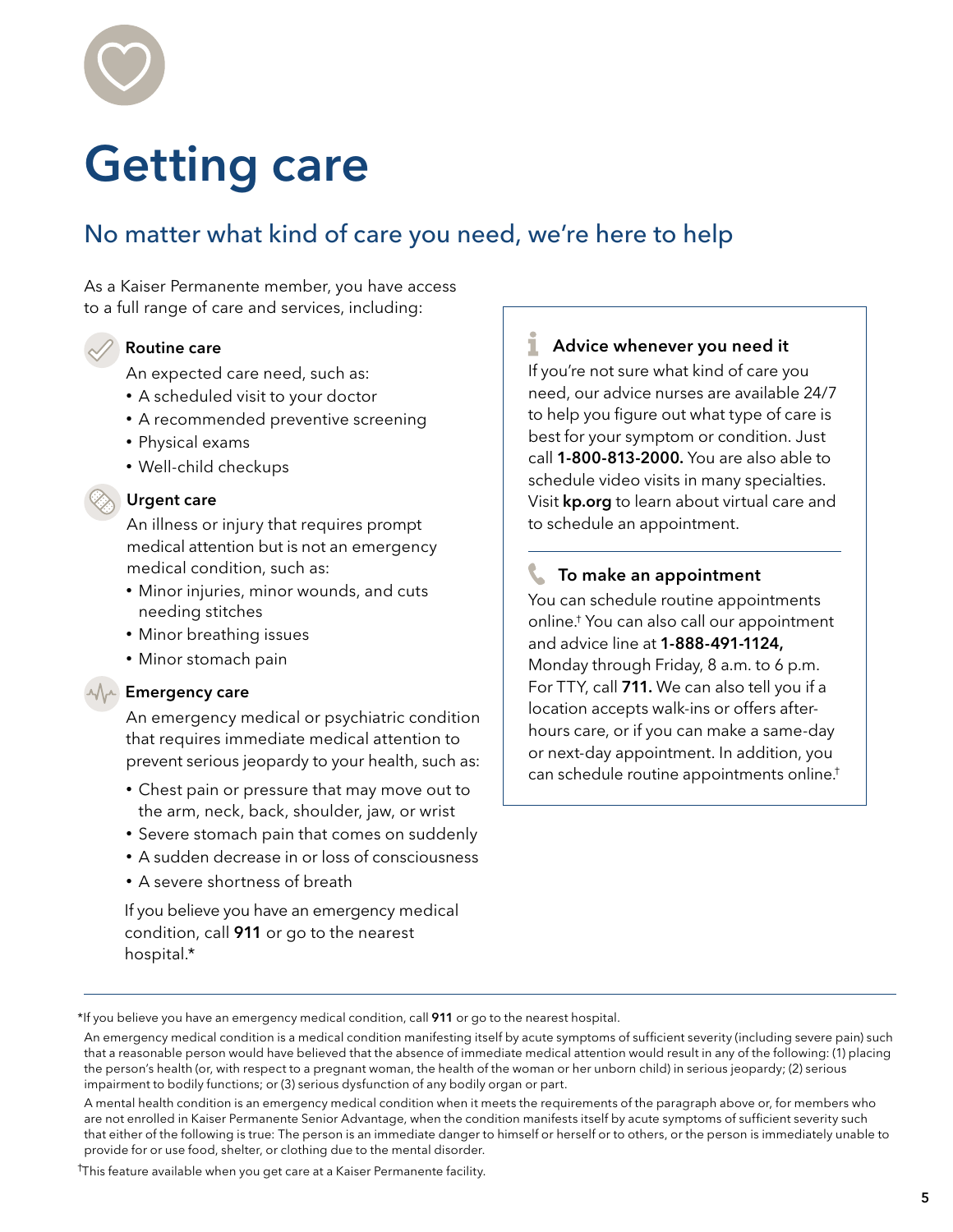

## **MEDICAL FACILITIES**

- **Portland-area medical centers**
- **1** Kaiser Permanente Sunnyside Medical Center 10180 SE Sunnyside Road Clackamas, OR 97015
- **2** Kaiser Permanente Westside Medical Center 2875 NW Stucki Ave. Hillsboro, OR 97124
- **3** OHSU Doernbecher Children's Hospital 3181 SW Sam Jackson Park Road Portland, OR 97239 (For children 17 and younger)

#### **Portland-area medical offices**

- **4** Beaverton Medical Office 4855 SW Western Ave. Beaverton, OR 97005
- **5** Brookside Center 10180 SE Sunnyside Road Clackamas, OR 97015
- **6** Center for Health Research 3800 N. Interstate Ave. Portland, OR 97227
- **7** Clackamas Eye Care 12100 SE Stevens Court, Suite 106 Portland, OR 97086
- **8** Gateway Medical Office 1700 NE 102nd Ave. Portland, OR 97220
- **9** Hillsboro Medical Office 5373 W. Baseline Road Hillsboro, OR 97123
- **10** Interstate Medical Office Central 3600 N. Interstate Ave. Portland, OR 97227
- **11** Interstate Medical Office East 3550 N. Interstate Ave. Portland, OR 97227
- **12** Interstate Medical Office South 3500 N. Interstate Ave. Portland, OR 97227
- **13** Interstate Medical Office West 3325 N. Interstate Ave. Portland, OR 97227
- **14** Interstate Radiation Oncology Center 3620 N. Interstate Ave. Portland, OR 97227
- **15** Lake Road Nephrology Center 6902 SE Lake Road, Suite 100 Milwaukie, OR 97267
- **16** Mt. Scott Medical Office 9800 SE Sunnyside Road Clackamas, OR 97015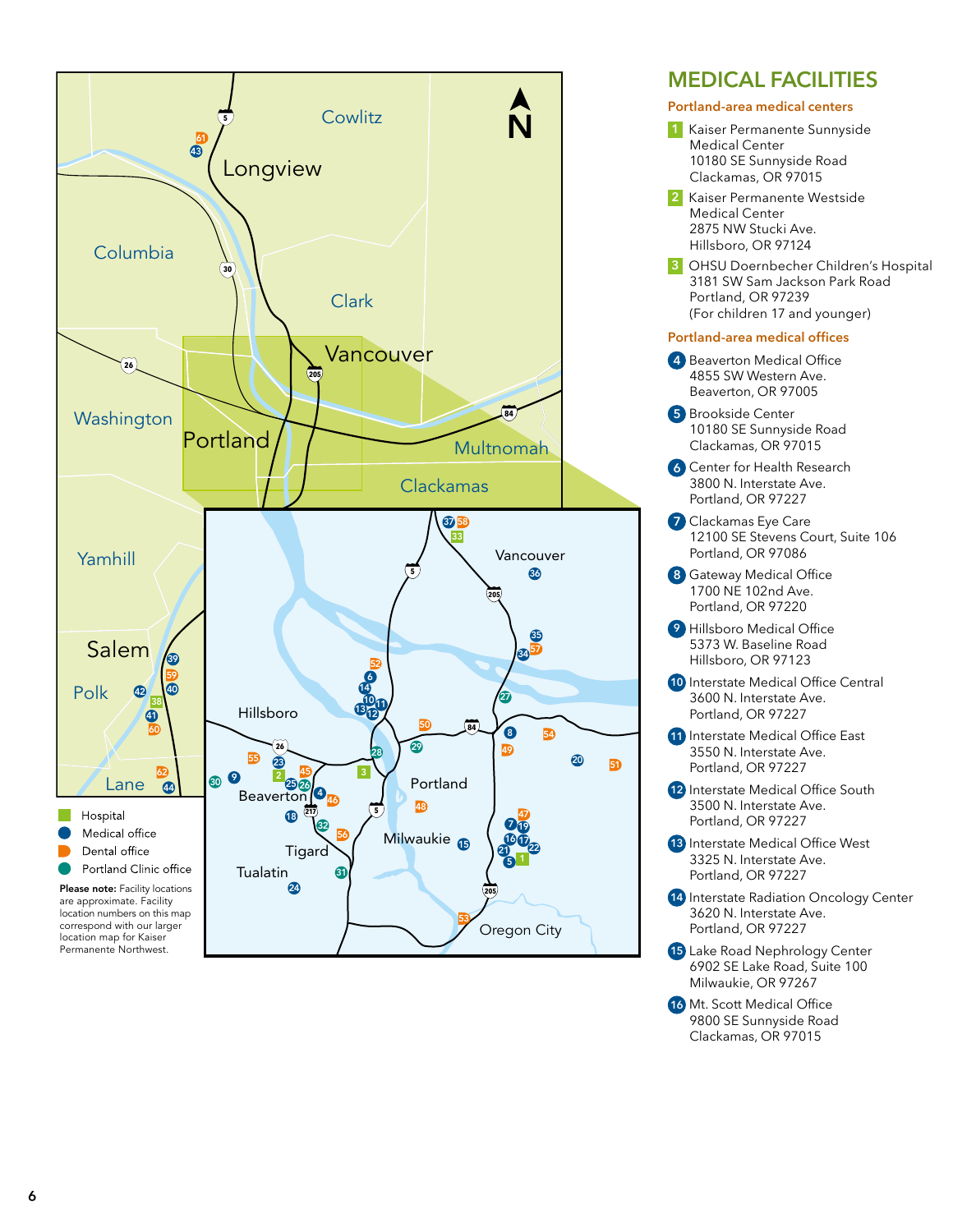- **17** Mt. Talbert Medical Office 10100 SE Sunnyside Road Clackamas, OR 97015
- **18** Murrayhill Medical Office 11200 SW Murray Scholls Place, Suite 100 Beaverton, OR 97007
- **19** One Town Center 10163 SE Sunnyside Road, Suite 490 Clackamas, OR 97015
- **20** Rockwood Medical Office 19500 SE Stark St. Portland, OR 97233
- **21** Sunnybrook Medical Office 9900 SE Sunnyside Road Clackamas, OR 97015
- **22** Sunnyside Medical Office 10180 SE Sunnyside Road Clackamas, OR 97015
- **23** Sunset Medical Office 19400 NW Evergreen Parkway Hillsboro, OR 97124
- **24** Tualatin Medical Office 19185 SW 90th Ave. Tualatin, OR 97062
- **25** Westside Medical Office 2875 NW Stucki Ave. Hillsboro Oregon, 97124 (located inside Kaiser Permanente Westside Medical Center)

#### **The Portland Clinic facilities\***

- **26** The Portland Clinic Beaverton 15950 SW Millikan Way Beaverton, OR 97006
- **27** The Portland Clinic Columbia 5847 NE 122nd Ave. Portland, OR 97230
- **28** The Portland Clinic Downtown 800 SW 13th Ave. Portland, OR 97205
- **29** The Portland Clinic East 541 NE 20th Ave., Suite 210 Portland, OR 97232
- **30** The Portland Clinic Hillsboro 256 SE Second Ave. Hillsboro, OR 97123
- **31** The Portland Clinic South 6640 SW Redwood Lane Portland, OR 97224
- **32** The Portland Clinic Tigard 9250 SW Hall Blvd. Tigard, OR 97223

#### **Vancouver-area medical center and offices**

- **33** Legacy Salmon Creek Medical Center 2211 NE 139th St. Vancouver, WA 98686 (24-hour, emergency, low-risk childbirth, and selected services only)
- **34** Cascade Park Medical Office 12607 SE Mill Plain Blvd. Vancouver, WA 98684
- **35** Mill Plain One Medical Office 203 SE Park Plaza Drive, Suite 140 Vancouver, WA 98684
- **36** Orchards Medical Office 7101 NE 137th Ave. Vancouver, WA 98682
- **37** Salmon Creek Medical Office 14406 NE 20th Ave. Vancouver, WA 98686

#### **Salem-area medical center and offices**

- **38** Salem Hospital 890 Oak St. SE Salem, OR 97301
- **39** Keizer Station Medical Office 5940 Ulali Drive Keizer, OR 97303
- **40** North Lancaster Medical Office 2400 Lancaster Drive NE Salem, OR 97305
- **41** Skyline Medical Office 5125 Skyline Road S. Salem, OR 97306
- **42** West Salem Medical Office 1160 Wallace Road NW Salem, OR 97304

#### **Longview-area medical office**

**43** Longview-Kelso Medical Office 1230 Seventh Ave. Longview, WA 98632

#### **Eugene-Springfield-area medical office**

**44** Downtown Eugene Medical Office 100 W 13th Ave. Eugene, OR 97401

#### **DENTAL FACILITIES**

#### **Portland-area dental offices**

- **45** Aloha Dental Office 17675 SW Tualatin Valley Hwy. Beaverton, OR 97006
- **46** Beaverton Dental Office 4855 SW Western Ave. Beaverton, OR 97005
- **47** Clackamas Dental Office 10209 SE Sunnyside Road Clackamas, OR 97015
- **48** Eastmoreland Dental Office 5025 SE 28th Ave. Portland, OR 97202
- **49** Glisan Dental Office 10102 NE Glisan St. Portland, OR 97220
- **50** Grand Avenue Dental Office 1314 NE Grand Ave. Portland, OR 97232
- **51** Gresham Dental Office 360 NW Burnside St. Gresham, OR 97030
- **52** North Interstate Dental Office 7201 N. Interstate Ave. Portland, OR 97217
- **53** Oregon City Dental Office 1900 McLoughlin Blvd., Suite 68 Oregon City, OR 97045
- **54** Rockwood Dental Office 822 NE 181st Ave. Portland, OR 97230
- **55** Sunset Dental Office 19075 NW Tanasbourne Drive Hillsboro, OR 97124
- **56** Tigard Dental Office 7105 SW Hampton St. Tigard, OR 97223

#### **Vancouver-area dental offices**

- **57** Cascade Park Dental Office 12711 SE Mill Plain Blvd. Vancouver, WA 98684
- **58** Salmon Creek Dental Office 14406 NE 20th Ave. Vancouver, WA 98686

#### **Salem-area dental offices**

- **59** North Lancaster Dental Office 2300 Lancaster Drive NE Salem, OR 97305
- **60** Skyline Dental Office 5135 Skyline Road S. Salem, OR 97306

#### **Longview-area dental office**

**61** Longview-Kelso Dental Office 1230 Seventh Ave. Longview, WA 98632

#### **Eugene-Springfield-area medical office**

**62** Valley River Dental Office 1011 Valley River Way Eugene, OR 97401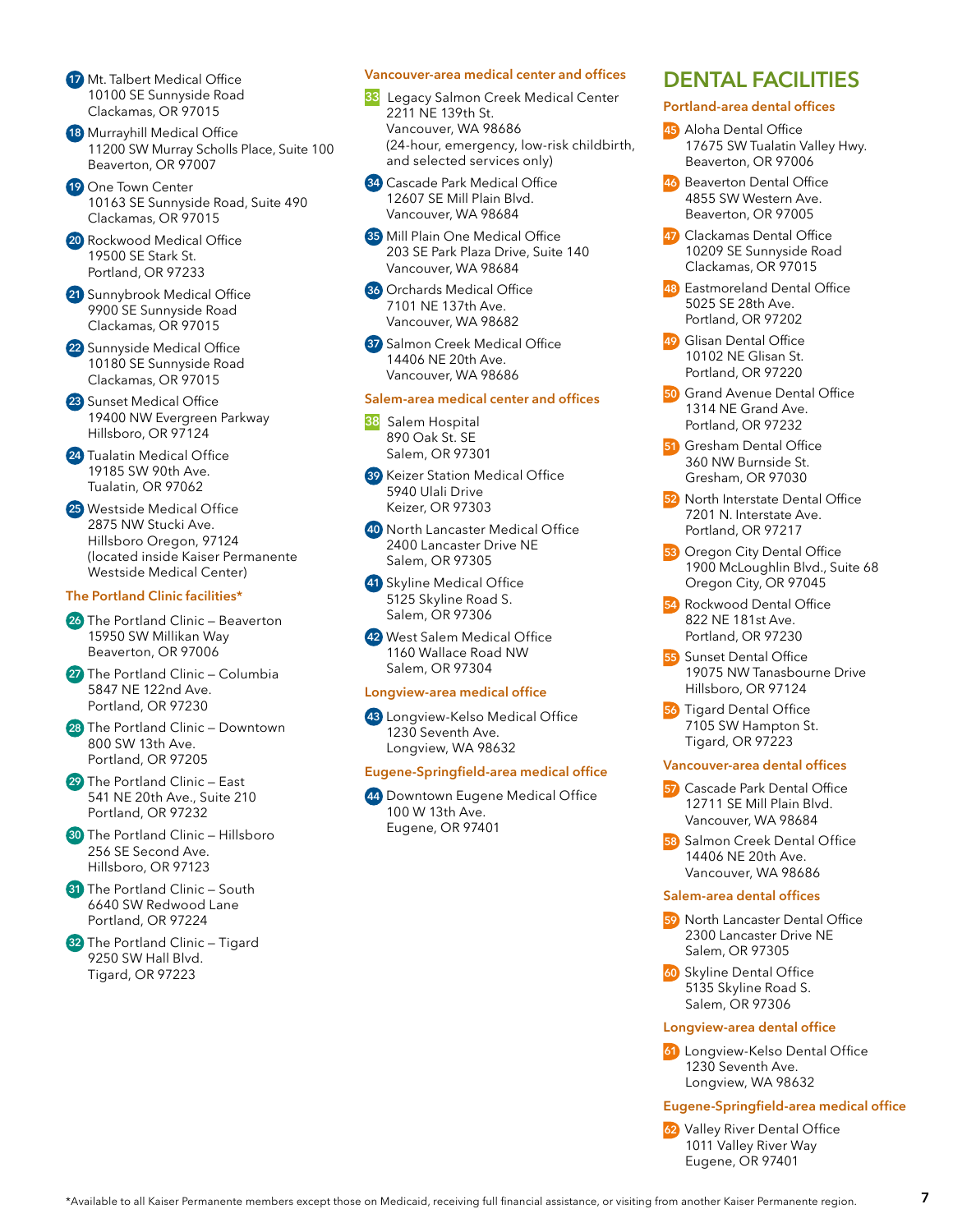

## Healthy extras

## Resources for healthy living

Take advantage of our wide variety of resources to help keep you informed, inspired, and feeling your best.

• Facility guide

 *Your Guidebook to Kaiser Permanente Services*  has detailed information about all the Kaiser Permanente facilities in your area, such as addresses, maps, and department lists. Download a copy at kp.org/eguidebook.

• Health education classes at our facilities Our Health Education Departments offer health classes and support groups at our facilities, some of which may require a fee. Course catalogs are available at our Health Education Departments. You can also browse course listings online at kp.org/classes.

#### • Monthly newsletter

When you sign up on **kp.org**, you'll automatically start getting our *Partners in Health* monthly newsletter by email. It has health tips, member stories, and updates on facilities and services.

• Online wellness programs

 Our online healthy lifestyle programs create customized action plans tailored to your health needs and areas of interest. Start with a Total Health Assessment and go from there. Visit kp.org/healthylifestyles.

• Alternative care and chiropractic

Members get discounts on East Asian medicine, chiropractic care, massage, and other alternative therapies from providers belonging to The CHP Group network.

## Getting care away from home

When you travel, you're covered for emergency and urgent care anywhere in the world. Visit kp.org/travel for helpful resources like travel brochures to help you plan for your trip, and claim forms, in case you need to file a claim for reimbursement after your trip.

You can also call us at our Away From Home Travel phone line before, during, or after traveling at 951-268-3900 from both inside and outside the United States. (If you are calling from outside the United States, you must dial the U.S. country code [001 or +1] before the actual phone number.) Remember to save this number to your phone so it's handy when you need it. Please note that longdistance charges may apply and that we cannot accept collect calls.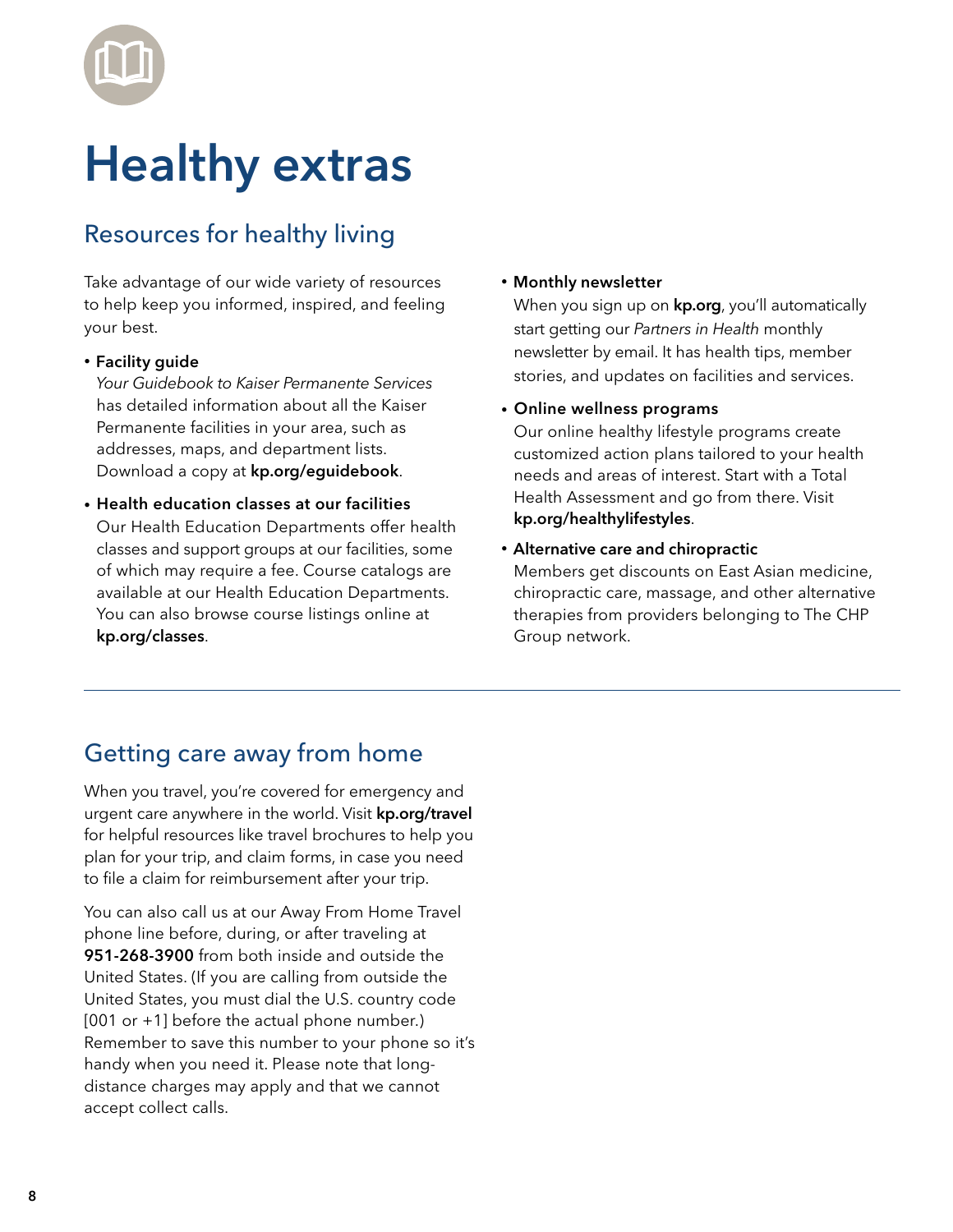## Plan information

#### See your plan information:

Sample plan documents, your own *Evidence of Coverage,* and a glossary are included at kp.org/plandocuments.

For more information about Kaiser Permanente benefits, availability, and restrictions, go to kp.org/disclosures. (Click "Forms" and then "Benefit, availability, and restrictions" under the "Related links" header.)

## Contact us

#### **Appointment and advice line**

Call 1-800-813-2000, 24 hours a day, 7 days a week. For TTY, call 711.

#### **Member Services Contact Center**

We're here to help. Call us with questions about your benefits and coverage or to request a copy of your *Evidence of Coverage,* which has a complete list of the services covered in your plan. We're open Monday through Friday, 8 a.m. to 6 p.m. (closed holidays).

All Areas: 1-800-813-2000 TTY: 711 Language interpretation services (in 150 languages): 1-800-324-8010